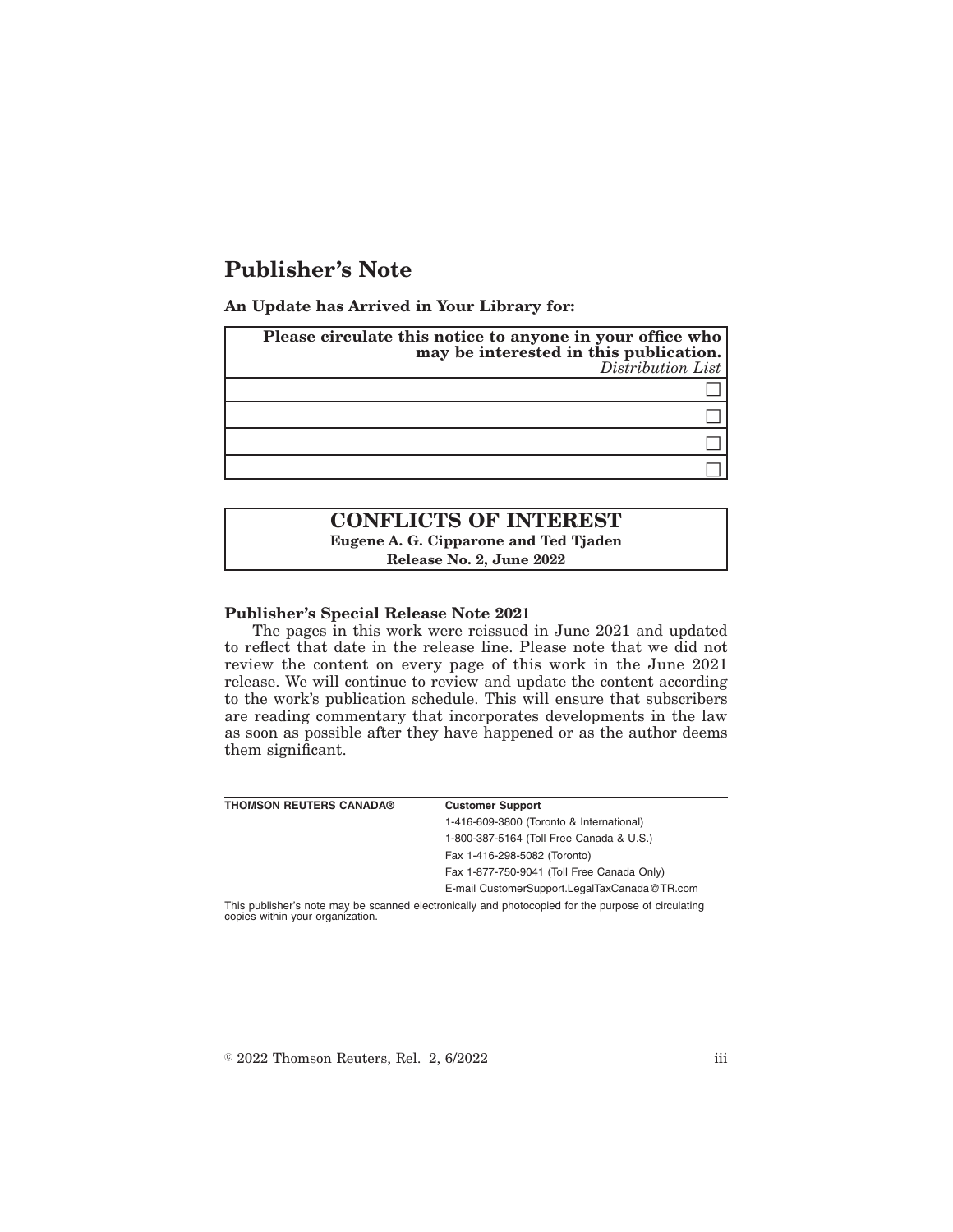A practical guide that analyzes conflict of interest dilemmas. Find solutions regarding issues of loyalty and confidentiality with *Conflicts of Interest: Principles for the Legal Profession*. This service is designed as a handbook and covers all major legal areas regarding conflicts of interest. The text includes: guidance on and practical resources for identifying and resolving conflict of issues; thorough analysis of the rules governing legal ethics; and resources for managing conflicts arising in legal practice.

#### **What's New in this Update:**

This release features the addition of a new resource entitled Conflicts of Interest — Research References/Bibliography, as well as a newly re-written Chapter 20 focusing specifically on motions to disqualify counsel for conflicts of interest.

#### **Highlights:**

- E **APPENDIX B CONFLICTS OF INTEREST RE-SEARCH REFERENCES/BIBLIOGRAPHY —** This new resource (current to November 2021) provides research references on conflicts of interest within the legal profession generally and across various practice areas (administrative law; bankruptcy and insolvency; class actions, civil litigation and alternative dispute resolution (ADR); construction law; corporate law; criminal law; employment and labour law; estate planning; family law; immigration law; insurance law; intellectual property; judges and courts). The bibliography contains comprehensive lists of all relevant Canadian, British, American and Australian law books, law reform and law society publications, and law journal articles. Additionally, the bibliography contains listings of entries relating to conflict of interest issues in Westlaw Canada's: *Legal Topics*; *Canadian Encyclopedic Digest* (CED) (and American legal encyclopedias); *Legal Memoranda*; *Causes of Action, Defences and Remedies*; *Proof of Facts*; and case digest categories from the *Canadian Abridgment*.
- E **CHAPTER 20 MOTIONS TO DISQUALIFY COUNSEL FOR CONFLICTS OF INTERESTS —** Within Part VIII (Remedies and Procedures), the newly re-written Chapter 20 of the text focuses exclusively on motions to disqualify counsel for conflicts of interest. The chapter addresses issues including jurisdiction, standing, the test for disqualification, burden of proof, evidence, remedies, costs, and appeals. Sections 20:18 to 20:27 focus the discussion of disqualification motions onto 10 specific practice areas. The chapter ends in section 20:28 with an introduction to a Model Factum containing boiler-